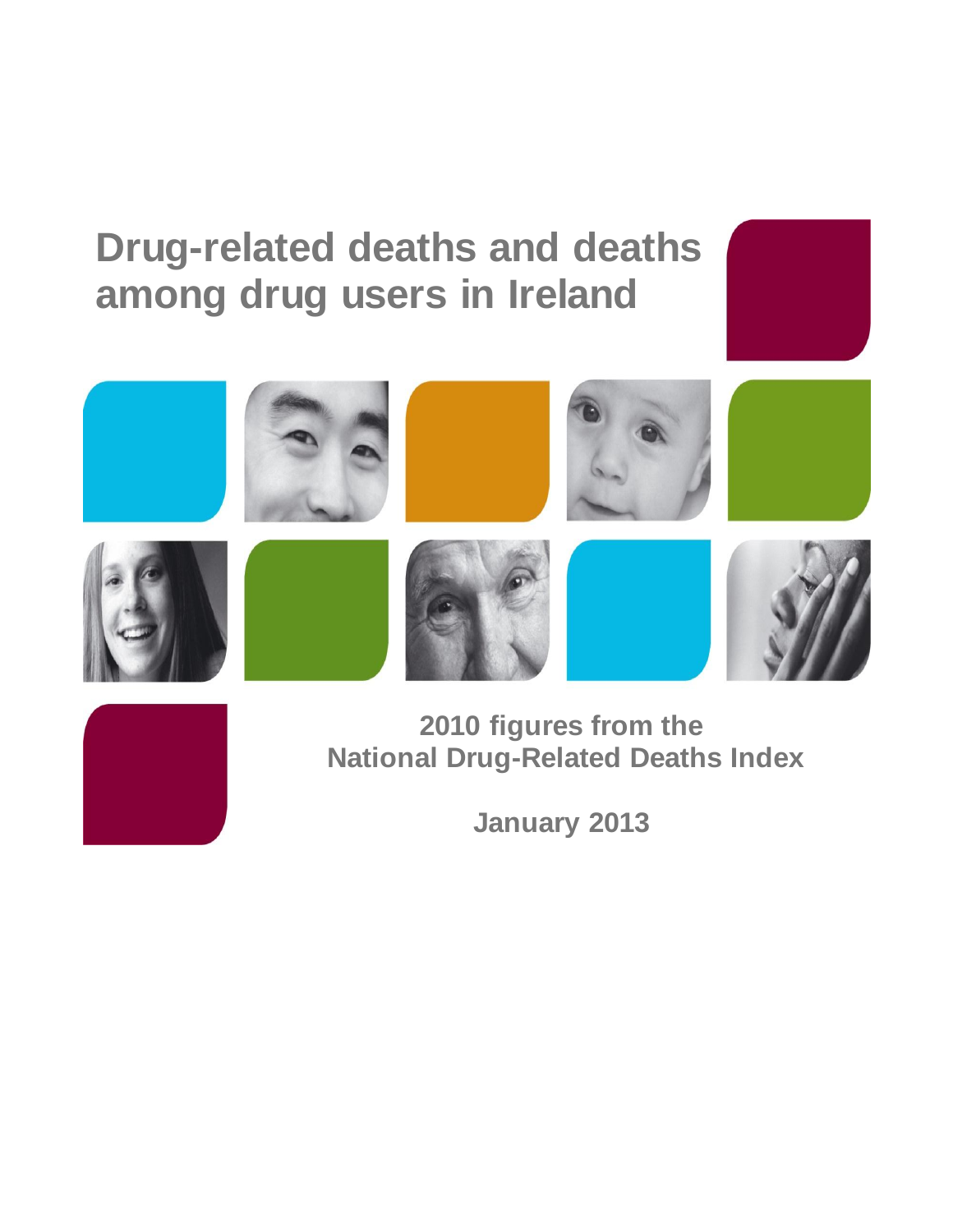# **Summary of 2010 results**

This update presents figures from the National Drug-Related Deaths Index (NDRDI) on deaths due to poisoning by alcohol and/or other drugs, and deaths among drug users, in the period 2004–2010. The figures in this update supersede all previously published figures.<sup>a</sup>

# **Overview**

- In the seven-year period 2004–2010 a total of 3,972 deaths by drug poisoning and deaths among drug users met the criteria for inclusion in the NDRDI database. Of these deaths, 2,364 were due to poisoning and 1,608 were deaths among drug users (non-poisoning) (Table 1).
- The annual number of deaths in 2010 decreased to 575, compared to 652 in 2009. The 2010 figure is likely to be revised when new data become available (Table 1).

# **Poisoning deaths in 2010**

- The annual number of deaths increased from 267 in 2004 to 388 in 2007, but decreased in subsequent years, to a total of 323 in 2010 (Table 1). This appears to reflect the wider international trend, which shows a decrease in the number of drug-related deaths in Europe.<sup>b</sup>
- Males accounted for the majority of deaths in each year since 2004; 74% of all poisoning deaths in 2010 were male (Figure 1).
- Twenty-six per cent of deaths in 2010 were of females, compared to 32% in 2009 (Figure 2).
- The median age of those who died in 2010 was 40 years, compared to 38 years in 2009 (Table 2).
- Just over half (52%) of all deaths involved just one substance (Table 3 and Table 4).
- Alcohol was involved in 46% of deaths in 2010, more than any other substance (Table 5). Alcohol alone was responsible for 24% of all deaths (Table 4).
- The number of deaths in which heroin was implicated decreased by 39%, to 70 in 2010 compared to 115 in 2009 (Table 5). $^{\circ}$
- Since 2007 there has been a 70% decrease in the number of deaths where cocaine was implicated, with 20 deaths in 2010 compared to 66 in 2007 (Table 5). This reflects the wider international trend, which shows a decrease in the number of cocaine-related deaths in Europe.<sup>b</sup>
- In 2010 the number of deaths where methadone was implicated dropped for a second year, to 56, compared to 69 in 2009 and 80 in 2008 (Table 5).
- Benzodiazepines, which include diazepam and flurazepam, were the second most common drug group implicated in poisoning deaths, after alcohol (Table 5).

# **Non-poisoning deaths in 2010**

• The number of non-poisoning deaths recorded among drug users decreased slightly in 2010, to 252, compared to 278 reported in 2009 (Table 1). It was possible to categorise 243 of the deaths in 2010 as being due either to trauma or to medical causes.

## **Deaths due to trauma**

 $\overline{a}$ 

- The number of deaths due to trauma decreased in 2010, to 112 deaths, down from 132 in 2009 (Figure 4).
- The majority (76, 68%) of those who died from traumatic causes in 2010 were aged under 39 years (Figure 5). The median age was 33 years. As in previous years, the majority (87, 78%) of those who died due to trauma were male.
- The most common causes of death due to trauma in 2010 were hanging (49, 44%) and drowning (12, 12%) (Figure 6).

<sup>&</sup>lt;sup>a</sup> Please note that previously reported figures for the years 2004–2009 have been updated to include new data. Similarly, figures for 2010 will be revised in the future when new data become available.

<sup>&</sup>lt;sup>b</sup> http://www.emcdda.europa.eu/attachements.cfm/att\_190854\_EN\_TDAC12001ENC\_.pdf

<sup>&</sup>lt;sup>c</sup> A decline in heroin-related deaths was also recorded in Scotland in 2010 http://www.gro-scotland.gov.uk/files2/stats/drug-relateddeaths/2011/j23789800.htm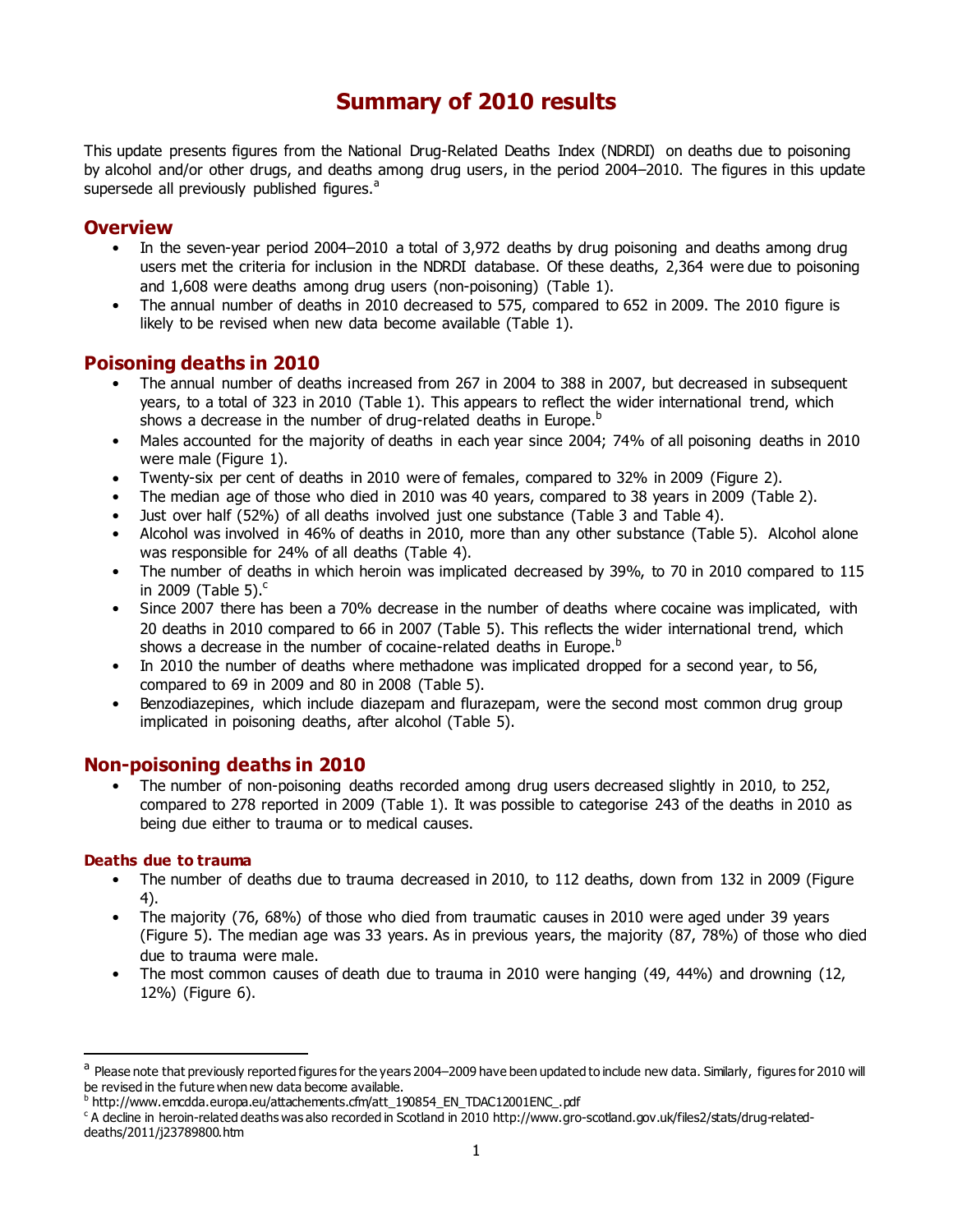#### **Deaths due to medical causes**

- The number of deaths due to medical causes remained stable in 2010. However the numbers have risen steadily over the reporting period, increasing from 55 in 2004 to a total of 131 in both 2009 and 2010. (Figure 4).
- The majority (63%) of those who died from medical causes in 2010 were aged between 30 and 49 years (Figure 7). The median age was 43 years. Males accounted for 76% (100) of those who died due to medical causes in 2010.
- The most common medical causes of death in 2010 were cardiac events (34, 26%) and respiratory problems (16, 12%) (Figure 8).

This document may be cited as: Health Research Board (2012) Drug-related deaths and deaths among drug users in Ireland: 2010 figures from the National Drug-Related Deaths Index. Available at www.drugsandalcohol.ie/18905

# **Glossary**

**Drug users:** Individuals who have a history of drug dependency or of non-dependent abuse of drugs and/or other substances

**Non-poisoning deaths:** Deaths in individuals with a history of drug dependency or non-dependent abuse of drugs (ascertained from toxicology results and from Central Treatment List, medical or coronial records) whether or not the use of the drug was directly implicated in the death

**Poisoning deaths:** Deaths which are directly due to the toxic effect of the presence in the body of one or more drugs and/or other substance(s)

# **Introduction**

The Irish National Drug-Related Deaths Index (NDRDI) is an epidemiological database which records cases of death by drug and alcohol poisoning, and deaths among drug users and those who are alcohol dependent. The NDRDI is maintained by the Health Research Board (HRB). It is jointly funded by the Department of Health and the Department of Justice and Equality.

The NDRDI was established in September 2005 to comply with Action 67 of the 2001–2008 National Drugs Strategy.<sup>1</sup> Prior to that, drug-related deaths and deaths among drug users had not been systematically documented in Ireland. Families of substance users in Dublin, through the Family Support Network (which supports the development of family support groups and networks in Ireland in dealing with the problem of drug misuse) had advocated for some years for the development of a mechanism to accurately measure the extent of premature death among drug users. In response to this, Action 67 called for the development of a system for recording drug-related deaths and deaths among drug users to enable the State and its agencies to respond in a timely manner, with accurate data. The objectives of the NDRDI also include identifying and prioritising areas for intervention and prevention, and measuring the effects of such interventions. The remit of the NDRDI was further expanded in January 2006 to include alcohol-related deaths and deaths of people who were alcohol dependent.

The number of drug-related deaths and deaths among drug users is one of the key indicators used to measure the consequences of problem drug use in Europe. The NDRDI enables accurate reporting of these key data to the European Monitoring Centre for Drugs and Drug Addiction (EMCDDA).

The NDRDI records data from four sources: the Coroner Service, the Hospital In-Patient Enquiry scheme (HIPE), the Central Treatment List (CTL), and the General Mortality Register (GMR) in order to ensure that the database is complete and accurate. Cases from the different data sources are cross-matched on a selection of variables, including name, gender, county of residence, date of birth and date of death. This allows the NDRDI to eliminate duplicates and to maximise the amount of information available on each case recorded on the database. Named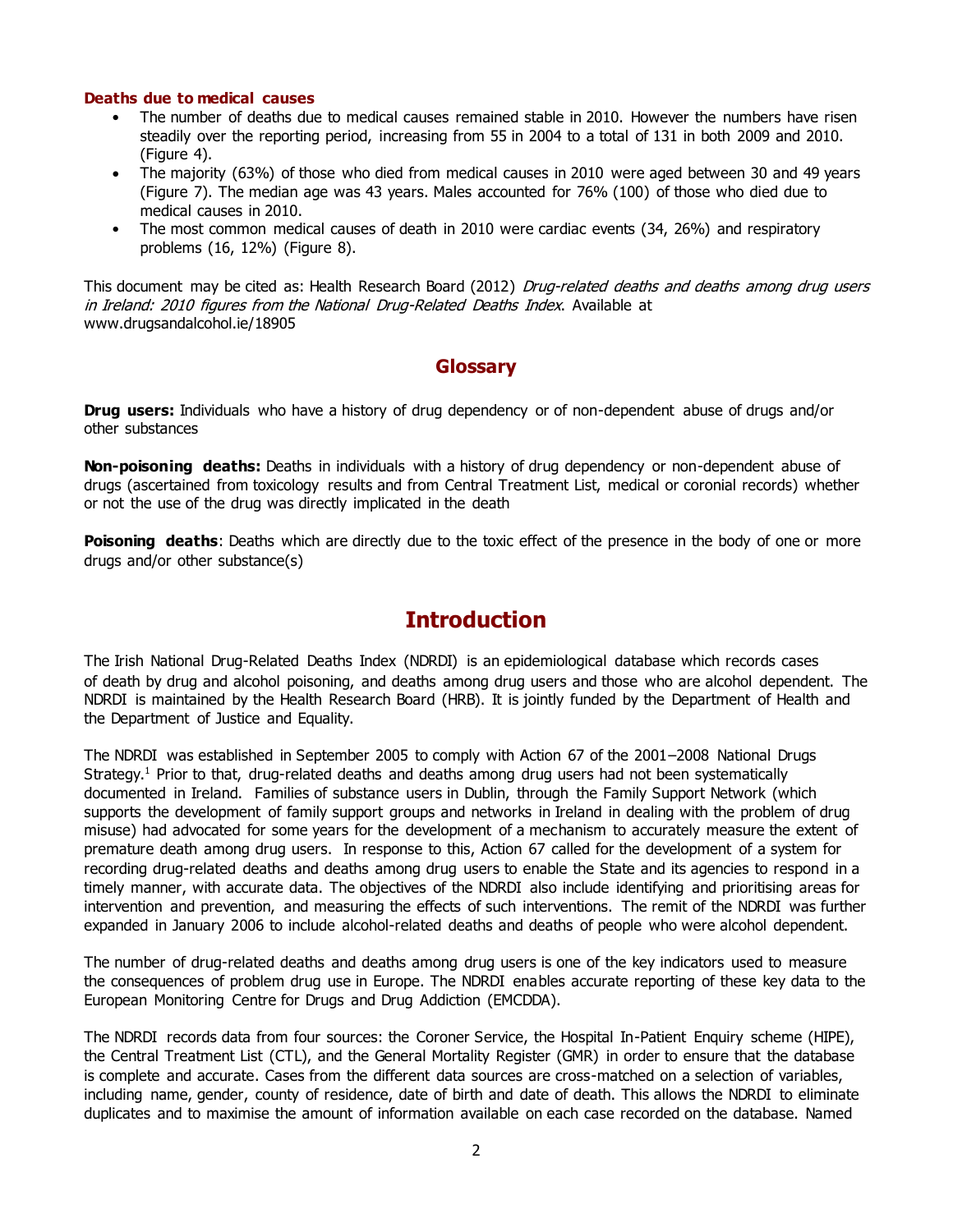data were not available from the GMR for the years 2004 and 2005; to avoid duplication and over-estimation of the number of cases, GMR cases with no match in the other three data sources were not included in the NDRDI for those two years. More detailed information on the methodology can be found in the previously published HRB Trends Series papers. 2-4

# **Background**

Drug use can lead to premature death from a range of different causes.<sup>5</sup> Many deaths are caused by poisoning (both intentional and unintentional), where the death is directly attributable to the consumption of drugs (alone or in combination with other substances). For the purposes of this paper, this type of directly drug-related death is referred to as a **poisoning**.

Deaths among drug users (whether the user is dependent or non-dependent) may be indirectly attributed to their drug use. For the purpose of this paper, this type of indirectly drug-related death is referred to as a **nonpoisoning**. Causes of death in such cases include:

- infection with HIV as a result of sharing drug paraphernalia, and subsequent development of an AIDS related illness;
- the harmful effects of drug use (both short and long term) on the health of the drug user, such as the
- cardio-toxic effect of cocaine or drug-related liver disease: 6-9
- actions taken while under the influence of drugs, such as accidents caused by impaired judgement or
- exacerbation of risky behaviours:  $5, 6$
- psychiatric illness as a co-morbid condition, which places the individual at a greater risk of suicide.<sup>5, 10-12</sup>

In line with international practice, deaths that are the result of the drug use of another individual, such as a road traffic collision or an assault, are not recorded by the NDRDI.

Alcohol consumption has been reported as the third most detrimental risk factor for ill health and premature death in Europe.<sup>13</sup> The NDRDI has retrospectively recorded data from 2004 onwards on alcohol-related deaths and deaths among those who were alcohol dependent. Poisoning deaths due to alcohol-only (collected retrospectively from 2004) have been included in the web-updates of 2009 data onwards, therefore data reported since then differ to previous NDRDI reports on poisoning deaths. This update however does not include data on non-poisoning deaths in individuals who had a history of alcohol dependency only.

Most cases of drug misuse or dependence involve illicit drugs; however, licit drugs also may be misused and may lead to dependency. Deaths in which licit drugs are implicated are included in the NDRDI. A documented history of drug dependence or drug use is not available in all cases, leading to an under recording of the total number of non-poisoning deaths in the drug-using population. Calculation of mortality figures for both poisonings and nonpoisonings provides an estimate of the total burden of mortality related to drug use in Ireland.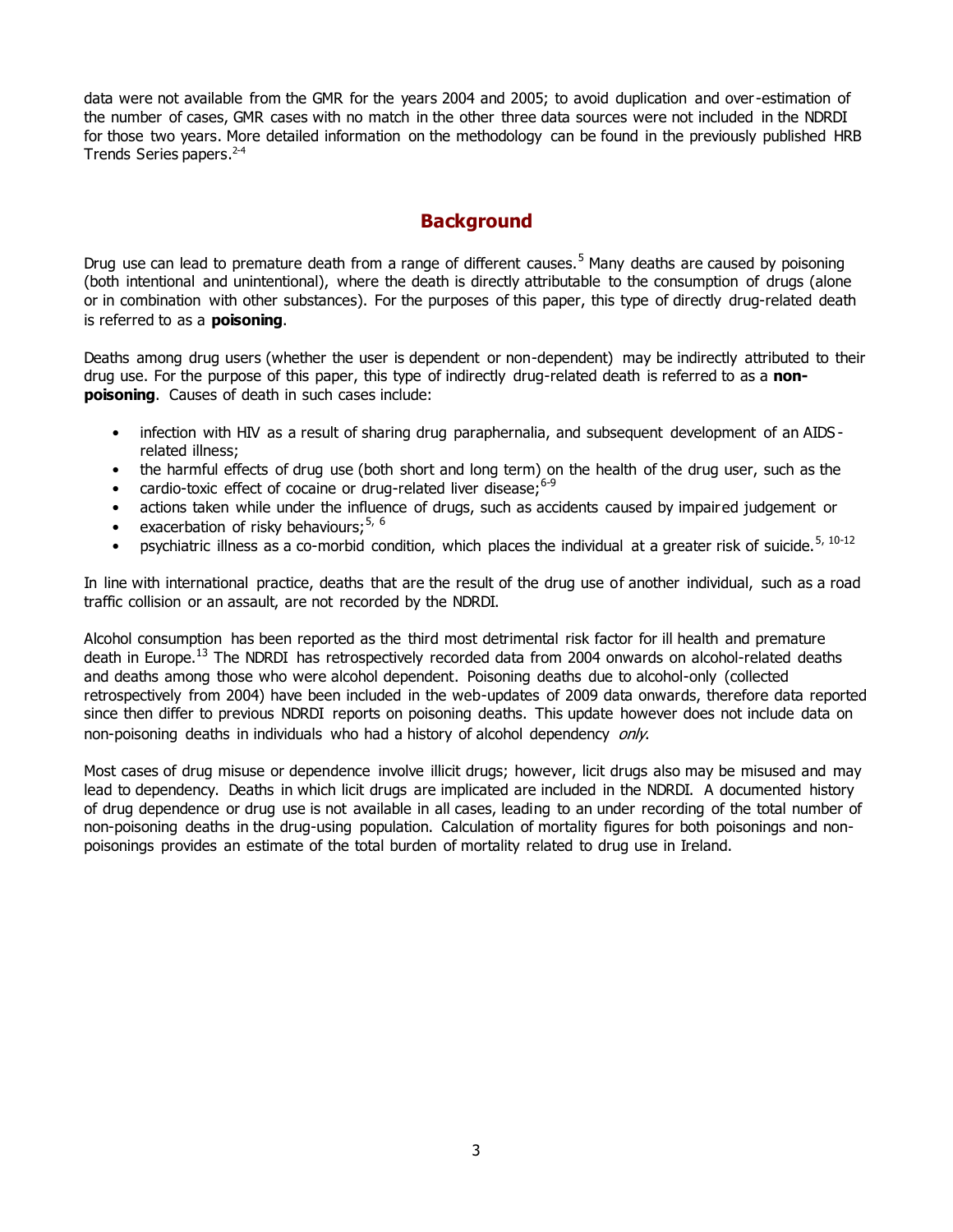# **Results**

Between 2004 and 2010, 3,972 deaths by drug and alcohol poisoning and deaths among drug users met the criteria for inclusion in the NDRDI. **Please note** that previously reported figures for the years 2004–2009 have been updated to include new data. Similarly, figures for 2010 will be revised in the future when new data become available.

#### Table 1 Number of deaths, by year, NDRDI 2004 to 2010 (N=3,972)

|                           | 2004 | 2005 | 2006 | 2007 | 2008 | 2009 | 2010 |
|---------------------------|------|------|------|------|------|------|------|
| All deaths                | 431  | 501  | 561  | 628  | 624  | 652  | 575  |
| Poisoning $(n=2,364)$     | 267  | 300  | 326  | 388  | 386  | 374  | 323  |
| Non-poisoning $(n=1,608)$ | 164  | 201  | 235  | 240  | 238  | 278  | 252  |



Figure 1 Number of poisoning deaths, by gender and by year of death, NDRDI 2004 to 2010 (N=2,364)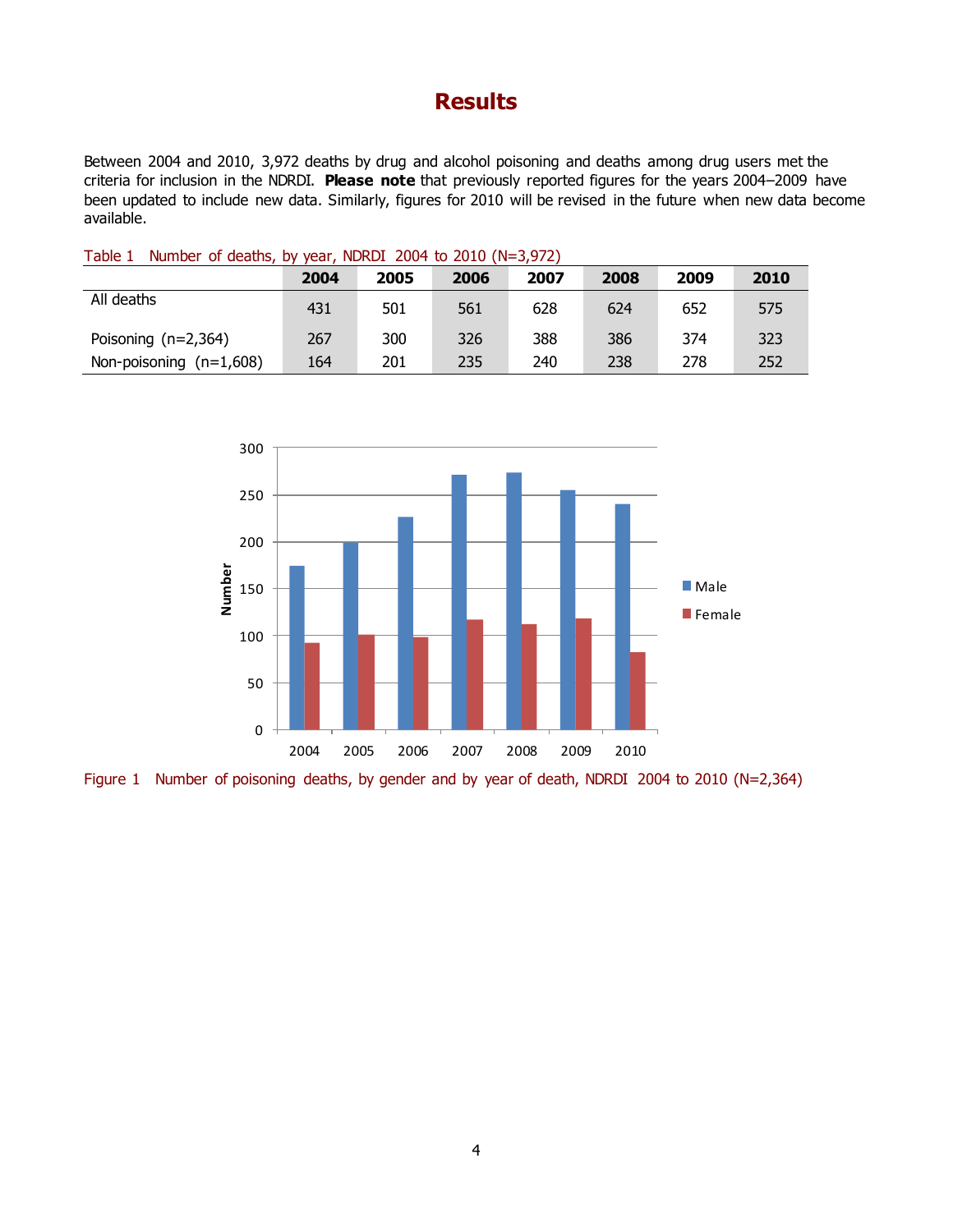





Figure 3 Poisoning deaths, by age group, NDRDI 2010 only (N=323)

| Table 2 Poisoning deaths, by median age and by gender, NDRDI 2004 to 2010 (N=2,364) |  |  |  |  |  |  |  |
|-------------------------------------------------------------------------------------|--|--|--|--|--|--|--|
|                                                                                     |  |  |  |  |  |  |  |

|                       | 2004      | 2005      | 2006      | 2007      | 2008      | 2009      | 2010      |  |  |
|-----------------------|-----------|-----------|-----------|-----------|-----------|-----------|-----------|--|--|
| Median age in years   | 40        | 39        | 36        | 36        | 38        | 38        | 40        |  |  |
| Age range $*$         | $20 - 68$ | $18 - 65$ | $20 - 64$ | $19 - 67$ | $21 - 65$ | $22 - 67$ | $21 - 67$ |  |  |
| Median age - Male     | 36        | 36        | 35        | 34        | 36        | 36        | 38        |  |  |
| Median age $-$ Female | 47        | 46        | 43        | 43        | 46        | 47        | 49        |  |  |

\*Age range presented is the 5th to the 95th percentile (90% of cases are included within this range)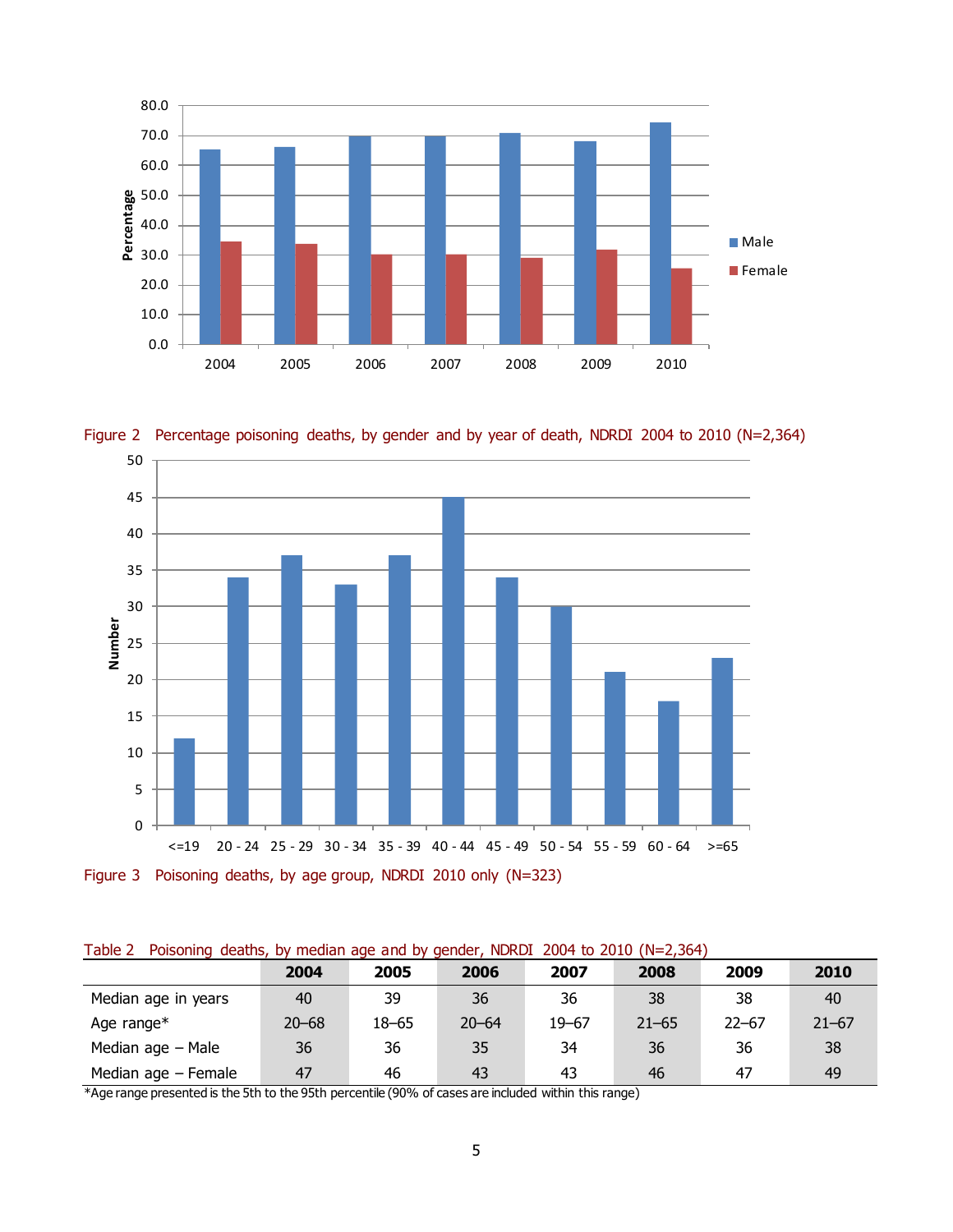**2004 2005 2006 2007 2008 2009 2010 Total poisonings** 267 300 326 388 386 374 323 Single substance (n=1,271) 152 (56.9) 167 (55.7) 190 (58.5) 211 (54.4) 196 (50.8) 188 (50.3) 167 (51.7) Polysubstance (n=1,093) 115 (43.1) 133 (44.3) 136 (41.7) 177 (45.6) 190 (49.2) 186 (49.7) 156 (48.3)

Table 3 Single and polysubstance poisoning deaths, NDRDI 2004 to 2010 (N=2,364)

#### Table 4 Combinations of drugs involved in poisoning deaths, NDRDI 2004 to 2010 (N=2,364)

|                                                                     | 2004 | 2005 | 2006 | 2007 | 2008 | 2009 | 2010           |
|---------------------------------------------------------------------|------|------|------|------|------|------|----------------|
| All poisoning deaths                                                | 267  | 300  | 326  | 388  | 386  | 374  | 323            |
|                                                                     |      |      |      |      |      |      |                |
| Single substances                                                   |      |      |      |      |      |      |                |
| Alcohol alone                                                       | 61   | 51   | 54   | 86   | 81   | 61   | 76             |
| Opiates alone                                                       | 33   | 34   | 53   | 54   | 54   | 60   | 46             |
| Analgesic (including an analgesic containing<br>an opiate compound) | 22   | 24   | 16   | 6    | 10   | 10   | $\overline{7}$ |
| All other specified single substances                               | 36   | 58   | 67   | 65   | 51   | 57   | 38             |
|                                                                     |      |      |      |      |      |      |                |
| <b>Polysubstances</b>                                               |      |      |      |      |      |      |                |
| Polysubstances (including opiates such as                           |      |      |      |      |      |      |                |
| heroin, methadone)                                                  | 41   | 64   | 80   | 91   | 120  | 121  | 91             |
| Polysubstances (including analgesics                                |      |      |      |      |      |      |                |
| containing an opiate compound)                                      | 28   | 31   | 15   | 16   | 11   | 14   | 20             |
| Polysubstances (excluding opiates)                                  | 35   | 29   | 26   | 58   | 50   | 34   | 32             |
| Psychoactive medication with alcohol                                | 11   | 9    | 15   | 12   | 9    | 17   | 13             |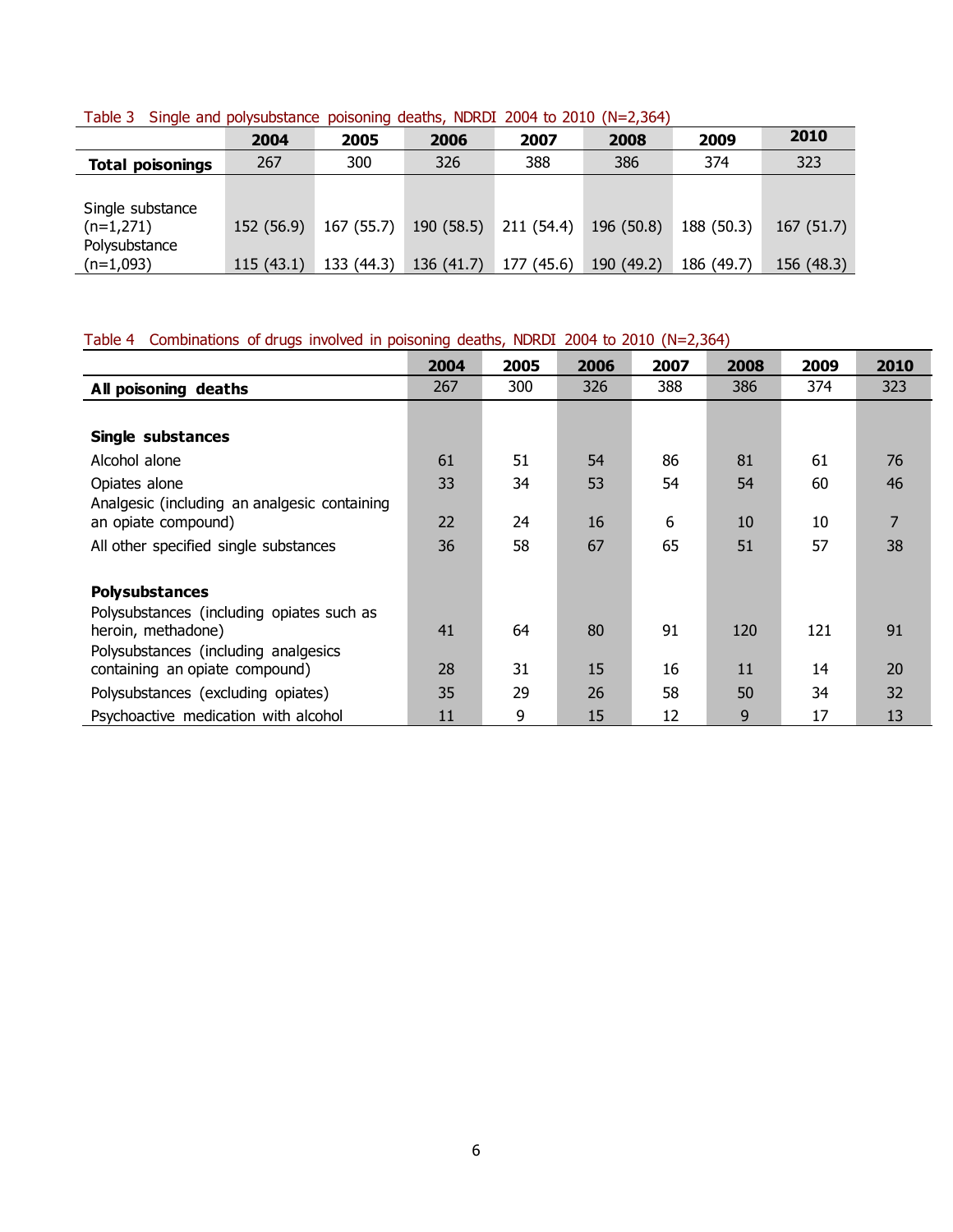|  | Table 5 All drugs involved in poisoning deaths, NDRDI 2004 to 2010 (N=2,364) |  |  |  |  |  |  |  |  |  |
|--|------------------------------------------------------------------------------|--|--|--|--|--|--|--|--|--|
|--|------------------------------------------------------------------------------|--|--|--|--|--|--|--|--|--|

|                                            | 2004 | 2005   | 2006           | 2007 | 2008 | 2009   | 2010   | % Total |
|--------------------------------------------|------|--------|----------------|------|------|--------|--------|---------|
| All deaths*                                | 267  | 300    | 326            | 388  | 386  | 374    | 323    | 100     |
|                                            |      |        |                |      |      |        |        |         |
| Alcohol                                    | 125  | 116    | 111            | 173  | 155  | 142    | 147    | 41.0    |
|                                            |      |        |                |      |      |        |        |         |
| Heroin                                     | 29   | 47     | 68             | 80   | 91   | 115    | 70     | 21.2    |
| Methadone                                  | 40   | 43     | 61             | 55   | 80   | 69     | 56     | 17.1    |
| Other opiate <sup><math>†</math></sup>     | 62   | 69     | 55             | 54   | 47   | 52     | 51     | 16.5    |
| Cocaine                                    | 19   | 36     | 53             | 66   | 60   | 53     | 20     | 13.0    |
| <b>MDMA</b>                                | 13   | $10\,$ | $\overline{7}$ | 19   | 7    | $\sim$ | $\sim$ | 2.5     |
|                                            |      |        |                |      |      |        |        |         |
| Diazepam                                   | 31   | 41     | 64             | 61   | 66   | 80     | 60     | 17.0    |
| Other benzodiazepine                       | 28   | 25     | 29             | 42   | 38   | 30     | 31     | 9.4     |
| Flurazepam                                 | 18   | 13     | 23             | 21   | 20   | 24     | 22     | 6.0     |
|                                            |      |        |                |      |      |        |        |         |
| Other prescription medication <sup>§</sup> | 42   | 37     | 39             | 61   | 62   | 59     | 71     | 15.7    |
| Antidepressant                             | 54   | 53     | 43             | 48   | 85   | 67     | 62     | 17.4    |
| Non-opiate analgesic                       | 13   | 23     | 12             | 19   | 18   | 16     | 14     | 4.9     |
|                                            |      |        |                |      |      |        |        |         |
| Other $†$                                  | 9    | 22     | 21             | 25   | 31   | 50     | 36     | 8.2     |

\*This is a multi-response table taking account of illicit use of up to six drugs. Therefore numbers and percentages in columns may not add up to totals shown as individual cases may use more than one drug or substance.

† Includes morphine, codeine, unspecified opiate-type drug, other opiate analgesic.

§ Includes non-benzodiazepine sedatives, anti-psychotics, cardiac and all other types of over-the-counter medication.

‡ includes solvents, insecticides, herbicides, other amphetamines, hallucinogens, head shop drugs and other chemicals.

 $\sim$  Less than five cases.

Of 94 deaths in 2010 in which benzodiazepines were implicated, 19 cases involved two or more types of benzodiazepine therefore the total count for all benzodiazepines in the multi-response table is equal to 113 (Table 5).

|  |  |  |  |  | Table 6 Poisoning deaths, by regional drugs task force area, NDRDI 2004 to 2010 (N=2,364) |  |  |  |  |
|--|--|--|--|--|-------------------------------------------------------------------------------------------|--|--|--|--|
|--|--|--|--|--|-------------------------------------------------------------------------------------------|--|--|--|--|

|                               | 2004 | 2005 | 2006 | 2007 | 2008 | 2009 | 2010           |
|-------------------------------|------|------|------|------|------|------|----------------|
|                               | 267  | 300  | 326  | 388  | 386  | 374  | 323            |
| North Dublin City and County* | 45   | 62   | 71   | 63   | 76   | 73   | 63             |
| South Western*                | 54   | 49   | 63   | 65   | 74   | 61   | 61             |
| Southern*                     | 33   | 34   | 41   | 59   | 44   | 43   | 31             |
| South East                    | 26   | 23   | 22   | 40   | 40   | 33   | 34             |
| East Coast*                   | 25   | 36   | 28   | 28   | 28   | 21   | 31             |
| North Eastern                 | 18   | 20   | 25   | 28   | 29   | 21   | 21             |
| Western                       | 17   | 19   | 18   | 33   | 23   | 23   | 20             |
| Mid West                      | 15   | 18   | 13   | 18   | 19   | 37   | 25             |
| <b>Midlands</b>               | 12   | 15   | 17   | 17   | 21   | 26   | 17             |
| North West                    | 14   | 13   | 10   | 8    | 13   | 17   | $\overline{7}$ |
| Other/unknown                 | 8    | 11   | 18   | 29   | 19   | 19   | 13             |

\* Includes the local drug task forces within the boundaries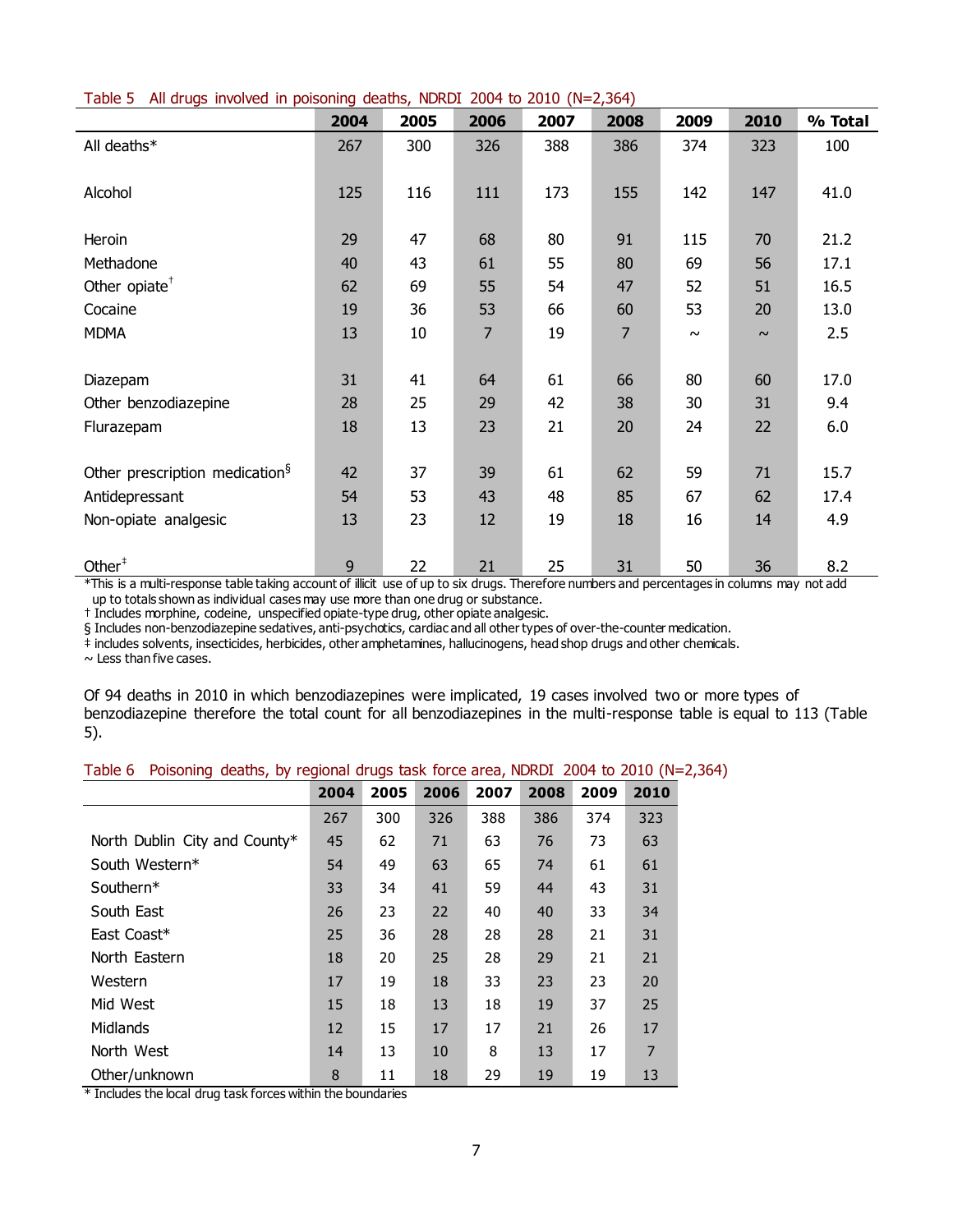# **Non-poisoning deaths**

Of the 1,608 non-poisoning deaths in the period 2004–2010, the category of death was known for 1,523 (95%), of which 800were due to traumatic causes and 723 were due medical causes. These figures do not include deaths among alcohol-dependent people who were not drug users.



Figure 4 Non-poisoning deaths among drug users, NDRDI 2004 to 2010 (N=1,523)



#### **Deaths due to trauma**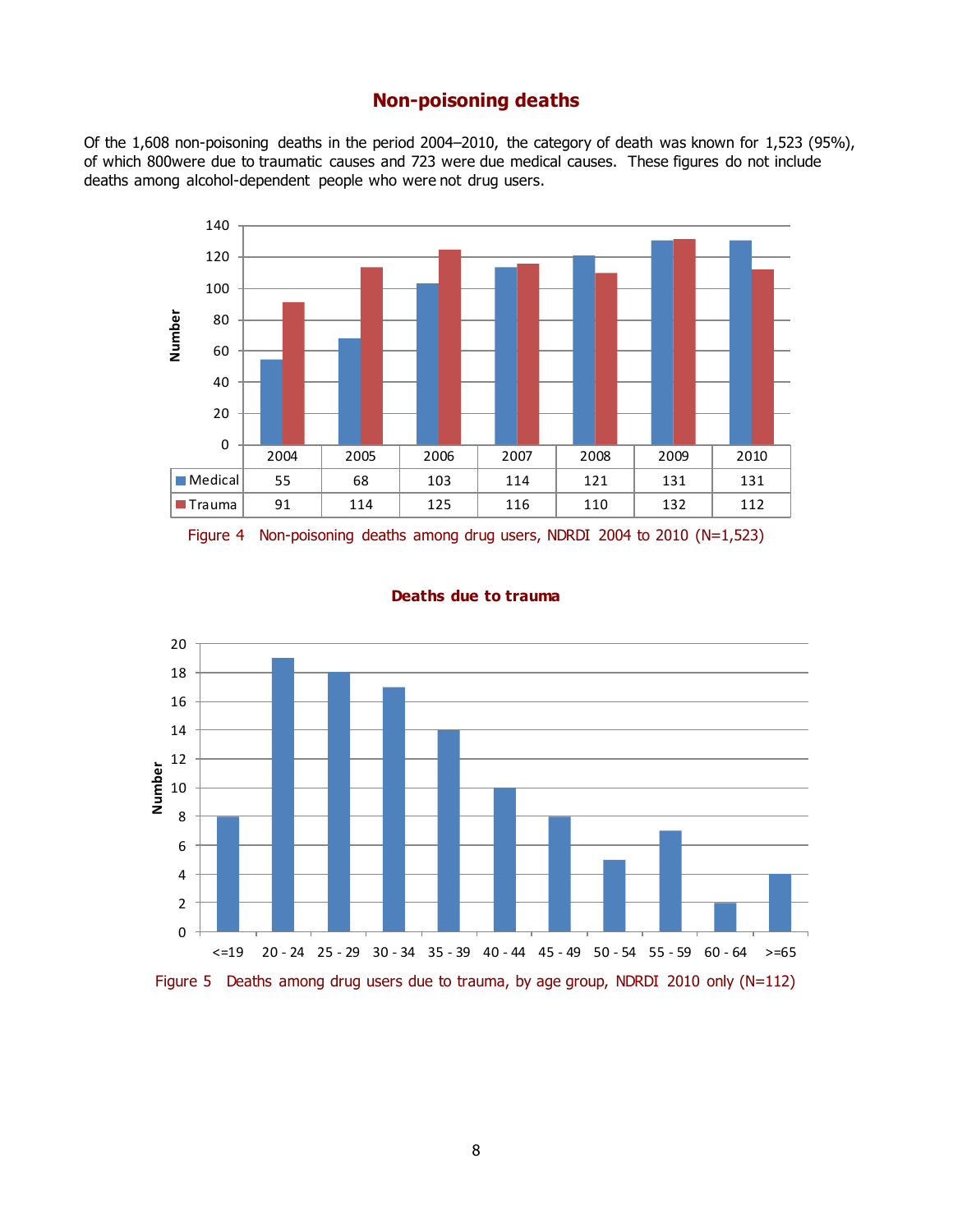

Figure 6 Deaths among drug users due to trauma, by type of death, NDRDI 2010 only (N=112)



## **Deaths due to medical causes**